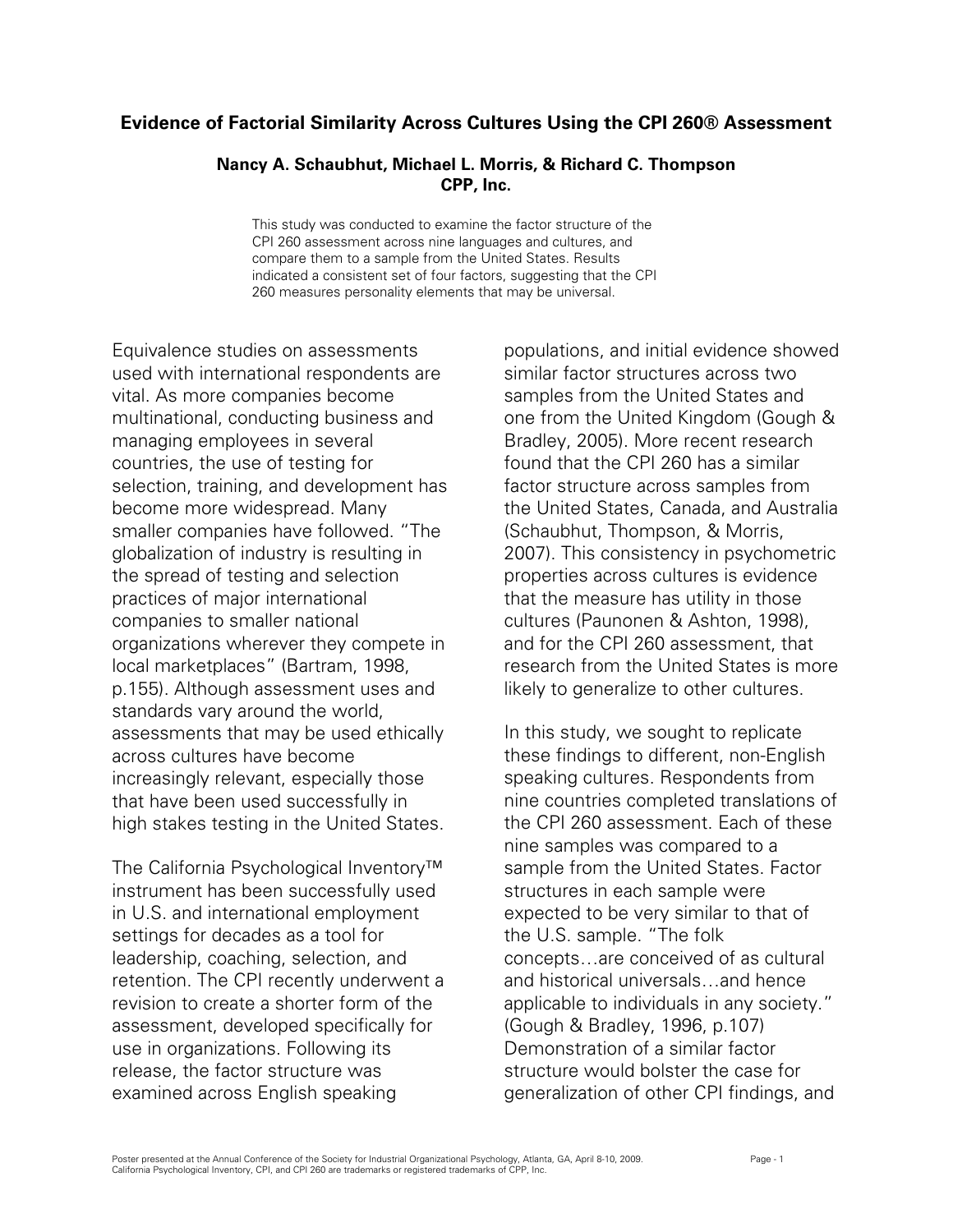support the theory that the folk concepts measured by the CPI are cultural universals.

## Method

## *Participants*

This study used nine international samples totaling 3,670 respondents, who completed one of nine translations (Danish, Dutch, European Spanish, French, German, Latin/North American Spanish, Simplified Chinese, Swedish, and Traditional Chinese) of the CPI 260 assessment between December, 2008 and August, 2009. These respondents were recruited through a market research company as part of an international data collection project, and were compensated for their time. A U.S. sample from the *CPI 260® Manual*  (Gough & Bradley, 2005) was also included for comparison.

To be included in a sample, each respondent must have indicated that their country of origin and country of residence is one in which the language of the assessment is spoken. All international respondents were age 18 or older, employed full- or part-time, and did not omit more than 13 items. Each international sample contained approximately equal numbers of men and women, and contained validity indicators – fake good, fake bad and random – within normal ranges. The rate of each invalidity indicator is shown in the *CPI™ Manual* for numerous male and female samples. The rate of fake good cases reported in the *CPI™ Manual* for women ranges from 0 for several samples to 8.5% for a sample of

police officer applicants, and for men ranges from 0 for several samples to 7.5% for a sample of police officer applicants. Female fake bad rates range from 0 for several samples to 8.8% for a sample of psychiatric patients, and from 0 for several male samples to 4.9% for a sample of male psychiatric patients. Finally, female random rates range from 0 for several samples to 3.8 for a sample of high school students, and for men range from 0 for several samples to 4.9% for a sample of psychiatric patients (Gough & Bradley, 1996). The demographic makeup of each sample, including average age, industry of employment, and organizational level, is presented in Table 1.

## *Measure*

The CPI 260 assessment is a measure of normal personality that is often used by organizations in coaching, leadership development, retention, and as a component of selection programs. It is comprised of three sets of scales. First, twenty folk scales that are grouped into the following four broad categories that measure interpersonal aspects: selfmanagement, motivations and thinking style, and personal characteristics. The CPI 260 assessment also contains three vector scales, assessing one's orientations toward the interpersonal world, societal values, and the self (Gough & Bradley, 2005). The final group is special purpose scales that typically measure various work-related dispositions. The current study focused on the folk and special purpose scales, as they make up the four factors that have typically been found on the CPI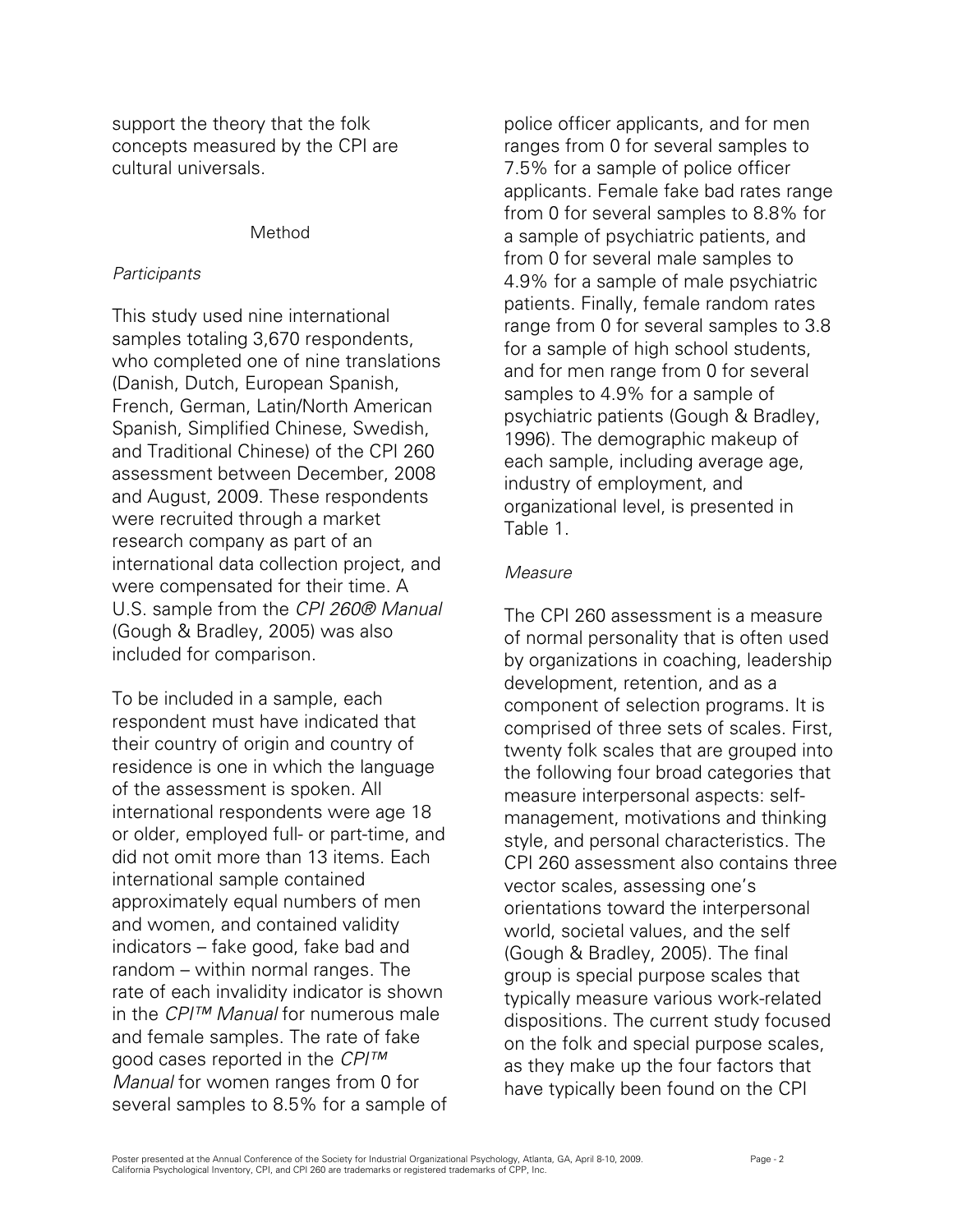260 assessment (Gough & Bradley, 2005). Additionally, Gough and Bradley (1996) recommend excluding the vector scales for purposes of factor analysis.

## *Procedure*

The comparison of factor structures across samples has long been used in psychological research to determine if the factor structure of an assessment is the same in two or more different groups (Chan, Ho, Leung, Chan, & Yung, 1999). Factor structure similarity of personality inventories has been studied by many researchers (Barrett, Petrides, Eysenck, & Eysenck, 1998; De Bruin, Nel, & Comrey, 1997; Noller, Law, & Comrey, 1988; Rodrigues & Comrey, 1974; Stumpf, 1993). Similarity of factors is most often evaluated by using the factor congruence coefficient (Burt, 1948; Reise, Waller, & Comrey, 2000; Tucker, 1951; Wrigley & Neuhaus, 1955).

A principal components factor analysis with varimax rotation and a four factor solution was run on the CPI 260 folk and special purpose scales for each sample. Gough and Bradley (2005) have named these four factors as interpersonal effectiveness, dependability, originality or creativity, and interpersonal sensitivity. A comparison among the factor structures in each sample compared to the U.S. sample was calculated using the Wrigley-Neuhaus factor similarity coefficient (1955). The programmer of an automated program permitted us to use his method to compute the factor similarity coefficients (A.L. Comrey,

personal communication, August 30, 2006).

## **Results**

Table 2 shows CPI 260 scale means and standard deviations for each sample. The factor loadings for each sample appear to be similar to each other (Table 3), as well as to the U.S. sample shown in the *CPI 260 Manual* (Gough & Bradley). The results of the factor similarity analysis are presented in Table 4. The table can be read in a manner similar to correlation matrices, where the diagonal elements show the degree of congruence between corresponding factors, and the off diagonal elements show degree of similarity between the remaining factors in the analysis.

The average coefficients for each factor are: factor  $1 = .98$ , factor  $2 = .98$ , factor  $3 = .89$ , and factor  $4 = .75$ . Coefficients of .90 or higher are typically accepted as showing congruence between factors (Guadagnoli & Velicer, 1991). Others have suggested the minimum range for considering two factors to be equivalent is .70-.90 (Hall & Kaye, 1977). Therefore, it may be concluded that the factorial structures of the CPI 260 scales in the nine international samples are similar to that of the U.S. sample. Factors one and two, all with coefficients of .98 or .99, are nearly identical to the U.S. for all of the international samples. The coefficients for factor three show more variability across the samples, ranging from .79 (Traditional Chinese) to .97 (French). These coefficients indicate a fairly high degree of congruence with the U.S. sample on this factor. Factor four, however, shows somewhat less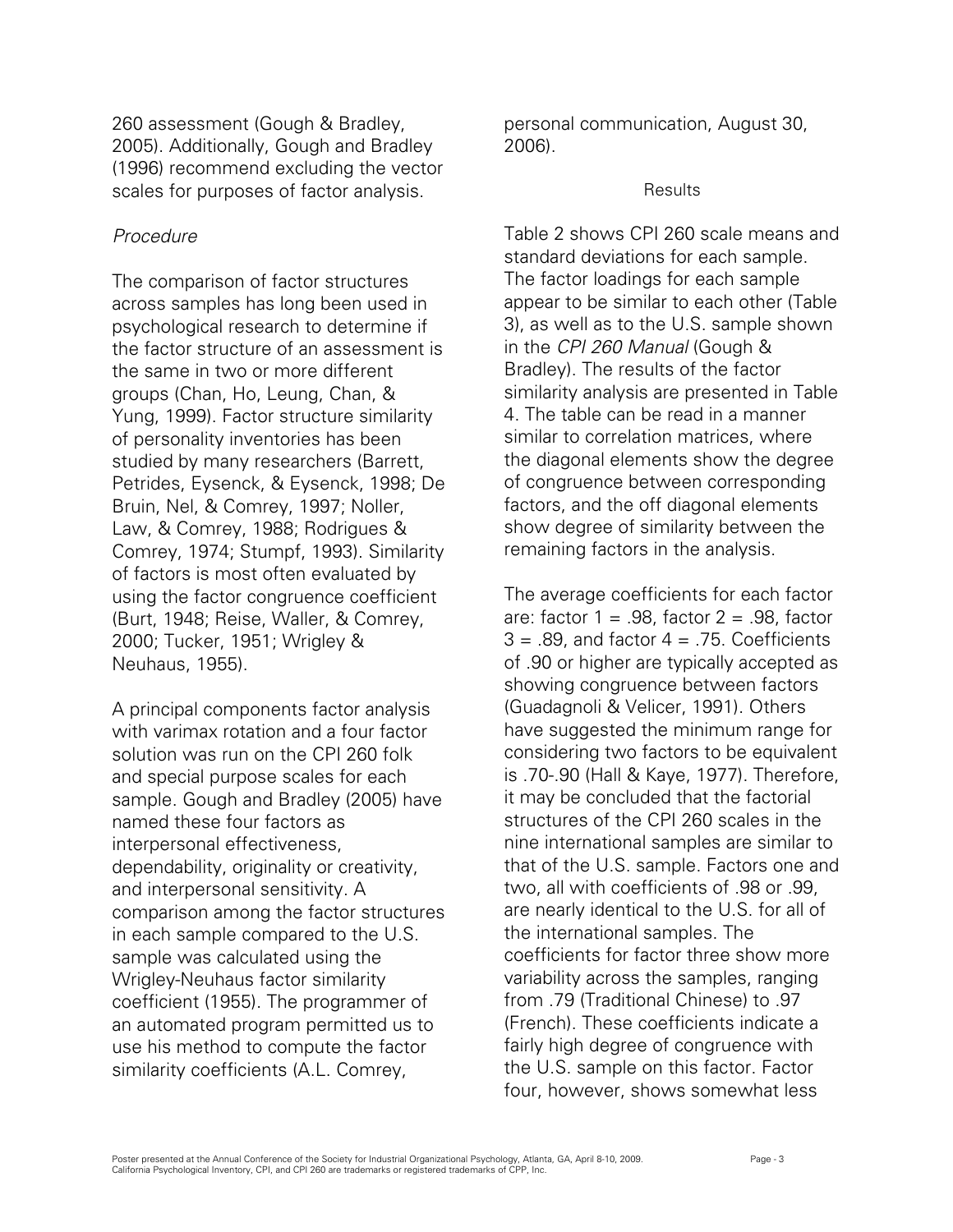congruence for the nine international samples compared to the U.S. The coefficients range from .66 (German and Latin/North American Spanish) to .85 (French).

## **Discussion**

Results from this study showed that the factor structure found in the United States on the CPI 260 assessment is very similar to that found across several cultures and nine translations in total. These results provide support to Gough and Bradley's (2005) contention that the scales of the CPI 260 measure cultural universals, and researchers can have more confidence that previous findings will generalize to other cultures.

The strongest evidence of equivalence across cultures was for the first two factors, typically called interpersonal effectiveness and dependability. When considered with the results of previous studies (e.g., Schaubhut, Thompson, & Morris, 2007), these two factors have proven to be nearly identical across a dozen cultures. The third factor, typically called originality, showed substantial similarity across cultures, with a minimum coefficient of .79 in the Traditional Chinese sample. Overall, these results support the cross-cultural viability of the factors and point to these personality factors being universal.

Evidence of equivalence on the fourth factor, typically called interpersonal sensitivity, was less strong than for other factors, but results still indicate a good degree of similarity. Gough and Bradley (2005) describe the fourth factor as having to do with "sensitivity the

feelings of others, adherence to societal ethics, affiliative needs, emotional vulnerability, and tendermindedness." (p.17), and examination of the fourth factor indicates high loadings in the U.S. sample on folk scales such as Communality, Sensitivity, and Achievement via Conformance. Future research should examine these scales in particular for insight into how interpersonal sensitivity may manifest itself across cultures. This research may be informed by the existing literature in collectivism (Triandis, 1995), and related concepts such as interdependence (Cross, Bacon & Morris, 2000), that are thought to explain some cross-cultural differences (Markus & Kitayama, 1991) in areas dealing with others and affiliative needs. The manner in which the CPI 260 reflects these cultural differences should be examined further.

In closing, the substantial similarity in factorial structure across these samples suggests that findings from previous CPI 260 research completed with American samples should generalize more broadly. This gives researchers, practitioners, and organizations confidence that it may be utilized internationally as it is in the U.S., including leadership development, retention, and some high stakes testing.

## References

Barrett, P.T., Petrides, K.V., Eysenck, S.B.G., & Eysenck, H.J. (1998). The Eysenck Personality Questionnaire: An examination of the factorial similarity of P, E, N, and L across 34 countries. *Personality and Individual*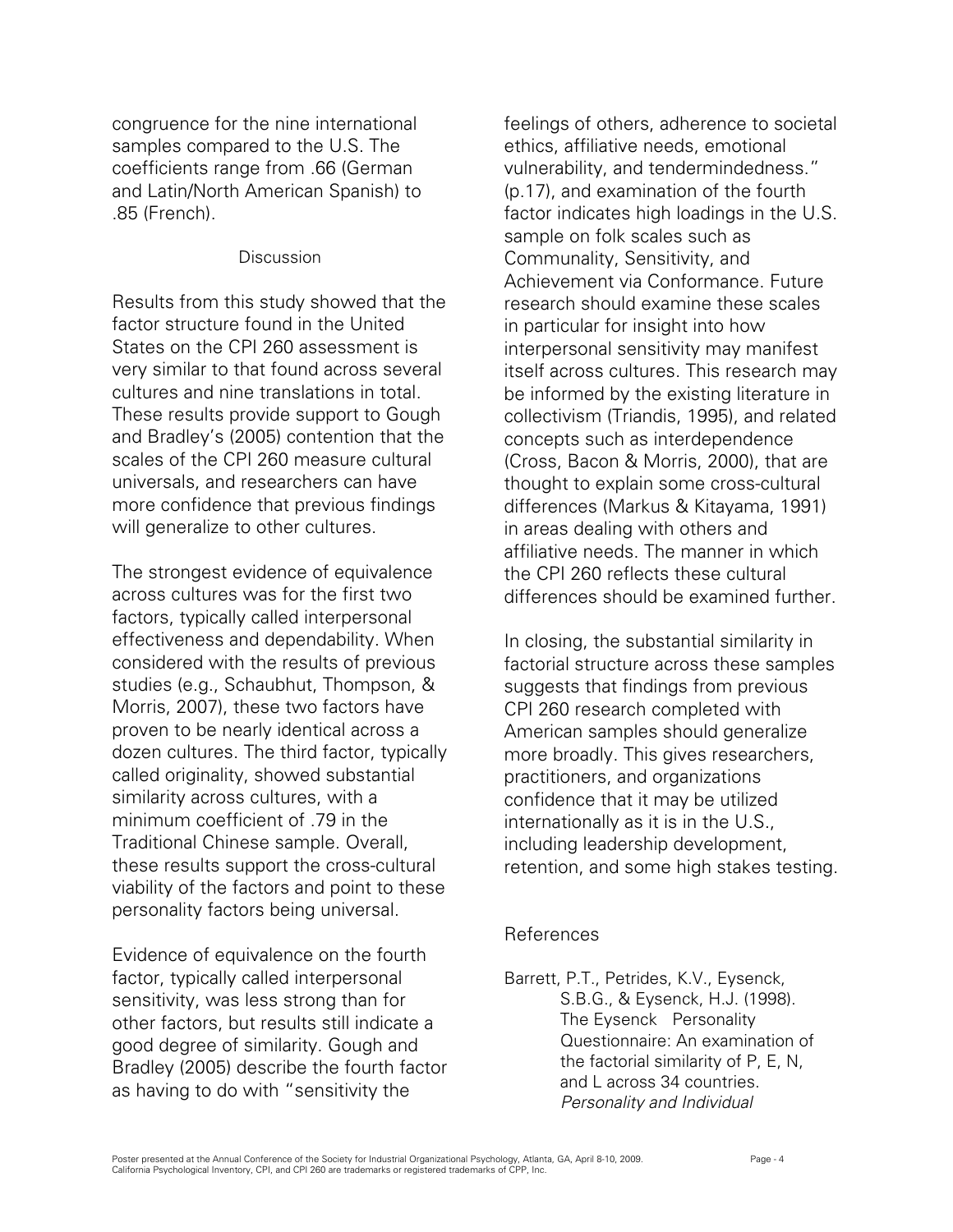*Differences, 25(5),* 805-819.

- Bartram, D. (1998). The need for international guidelines on standards for test use: A review of European and international initiatives. E*uropean Psychologist, 3(2),* 155- 163.
- Burt, C.L. (1948). The factorial study of temperamental traits. *British Journal of Psychology, 1,* 178-203.
- Chan, W., Ho, R.M., Leung, K., Chan, D.K.S., & Yung, Y.F. (1999). An alternative method for evaluating congruence coefficients with Procrustes rotation: A bootstrap procedure. *Psychological Methods, 4 (4),* 378-402.
- Comrey, A. L. (1988). Factor-analytic methods of scale development in personality and clinical psychology. *Journal of Consulting and Clinical Psychology, 56 (5)*, 754-761.
- Cross, S. E., Bacon, P. L., & Morris, M. L. (2000). The relational-interdependent self-construal and relationships. *Journal of Personality and Social Psychology, 78 (4)*, 791-808.
- De Bruin, G.P., Nel, Z.J., & Comrey, A.L. (1997). Factor analysis of Afrikaans translation of the Comrey Personality Scales. *Psychological Reports, 81,* 867-876.
- Gough, H.G., & Bradley, P. (2005). *CPI 260® manual*. Mountain View, CA: CPP, Inc.
- Gough, H. G., & Bradley, P. (1996). *CPI™ manual* (3<sup>rd</sup> ed.). Mountain View, CA: CPP, Inc.
- Guadagnoli, E., & Velicer, W. F. (1991). A comparison of matching indices. *Multivariate Behavioral Research, 26,* 323-343.
- Hall, V.C., & Kaye, D.B. (1977). Patterns of early cognitive development among boys in four subcultural groups. *Journal of Educational Psychology, 69(1),* 66-87.
- Markus, H., & Kitayama, S. (1991). Culture

and the self: Implications for cognition, emotion, and motivation. *Psychological Review, 98,* 224-253.

- Noller, P., Law, H., & Comrey, A.L. (1988). Factor analysis of the Comrey Personality Scales in an Australian sample. *Multivariate Behavioral Research, 23(3),* 397-411.
- Paunonen, S. V., & Ashton, M. C. (1998). The structured assessment of personality across cultures. *Journal of cross-cultural psychology, 29,* 150-170.
- Reise, S.P., Waller, N.G., & Comrey, A.L. (2000). Factor analysis and scale revision. *Psychological Assessment, 12(3),* 289-297.
- Rodrigues, A., & Comrey, A.L. (1974). Personality structure in Brazil and the United States. *Journal of Social Psychology, 92(1),* 19-26.
- Schaubhut, N. A., Thompson, R. C., & Morris, M. L. (2007, April). *CPI 260® validity: Comparing leaders in three countries*. Poster session presented at the annual conference of the Society for Industrial Organizational Psychology, New York, NY.
- Stumpf, H. (1993). The factor structure of the Personality Research Form: A cross-national evaluation. *Journal of Personality, 61(1),* 27-48.
- Triandis, H. C. (1995). *Individualism and collectivism.* Boulder, CO: Westview Press.
- Tucker, L.R. (1951). *A method for synthesis of factor analysis studies* (Personnel Research Section Report No. 984). Washington, DC: U.S. Department of the Army.
- Wrigley, C. S., & Neuhaus, J. O. (1955). The matching of two sets of factors. *American Psychologist, 10,* 418-419.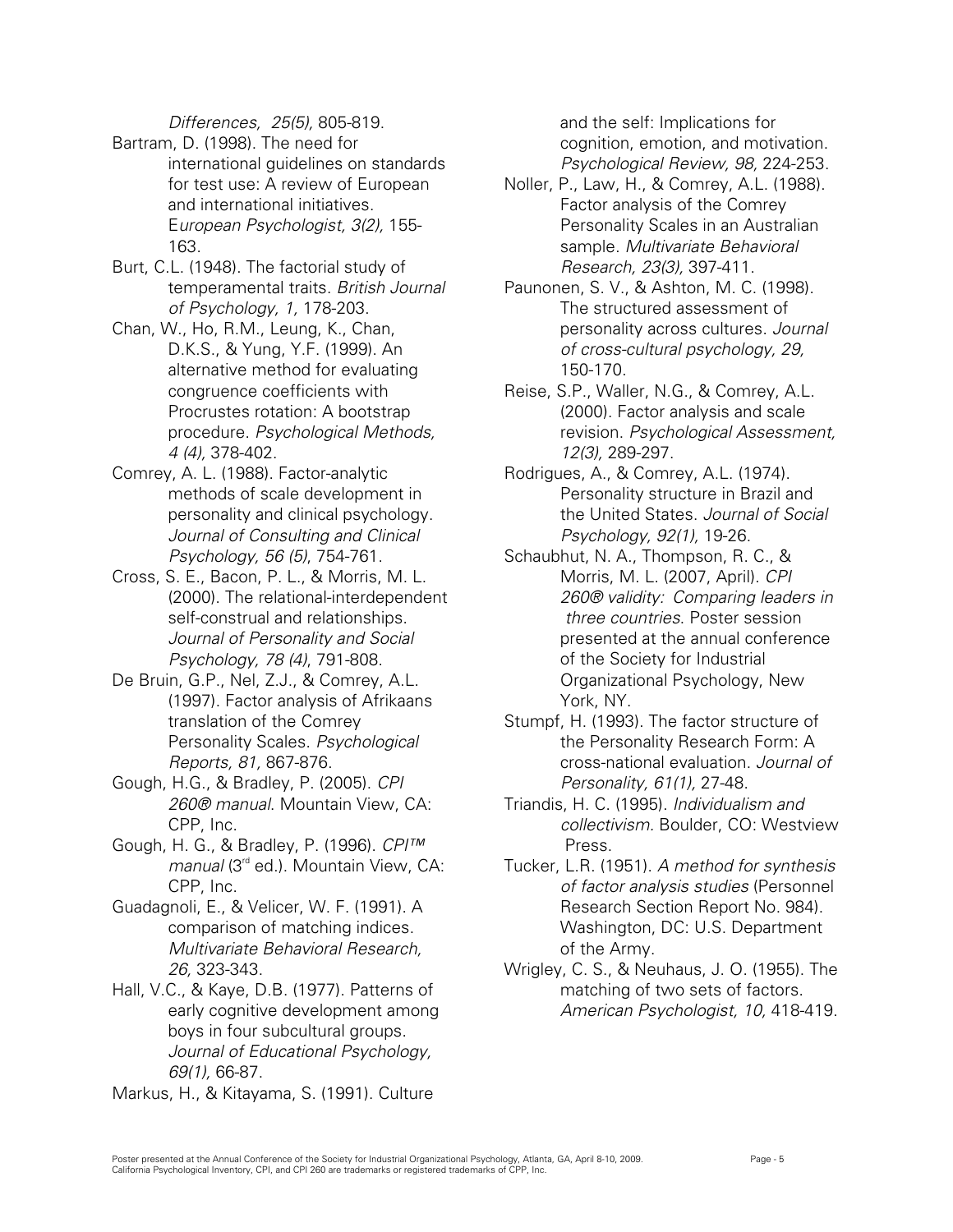# Demographic Composition of U.S and International Samples

| °                    | Danish                  |                | Dutch                   |                         | European<br>Spanish     |          | French                  |          | French                  |          | Latin/North<br>American |                        | Simplified<br>Chinese |                        | Swedish                  |                        | Traditional<br>Chinese |                  | <b>US</b> English |                        |
|----------------------|-------------------------|----------------|-------------------------|-------------------------|-------------------------|----------|-------------------------|----------|-------------------------|----------|-------------------------|------------------------|-----------------------|------------------------|--------------------------|------------------------|------------------------|------------------|-------------------|------------------------|
| N                    |                         | 499            |                         | 469                     |                         | 431      |                         | 490      |                         | 490      | Spanish                 | 261                    |                       | 287                    |                          | 481                    |                        | 234              |                   | 4000                   |
|                      |                         | $0/0$          |                         |                         |                         | $\%$     |                         | $\%$     |                         | $0/0$    |                         |                        | $\frac{0}{0}$         |                        | $\%$                     |                        | $\frac{0}{0}$          | $\boldsymbol{n}$ | $\frac{0}{0}$     |                        |
| Men                  | $\boldsymbol{n}$<br>248 | 50             | $\boldsymbol{n}$<br>238 | $\boldsymbol{n}$<br>242 | $\boldsymbol{n}$<br>242 | 51       | $\boldsymbol{n}$<br>242 | 49       | $\boldsymbol{n}$<br>258 | 50       | 110                     | $\boldsymbol{n}$<br>42 | 147                   | $\boldsymbol{n}$<br>51 | 238                      | $\boldsymbol{n}$<br>49 | 125                    | 53               | 2000              | $\boldsymbol{n}$<br>50 |
| Women                | 249                     | 50             | 231                     | 247                     | 247                     | 49       | 247                     | 50       | 260                     | 50       | 151                     | 58                     | 140                   | 49                     | 243                      | 51                     | 109                    | 47               | 2000              | 50                     |
| Working full-time    | 433                     | 87             | 306                     | 433                     | 433                     | 87       | 433                     | 88       | 412                     | 80       | 178                     | 68                     | 269                   | 94                     | 377                      | 78                     | 214                    | 91               | 3432              | 86                     |
| Working part-time    | 66                      | 13             | 163                     | 57                      | 57                      | 13       | 57                      | 12       | 106                     | 20       | 83                      | 32                     | 18                    |                        | 104                      | 22                     | 20                     | 9                | 158               | 4                      |
| Organizational level |                         |                |                         |                         |                         |          |                         |          |                         |          |                         |                        |                       | 6                      |                          |                        |                        |                  |                   |                        |
| Entry-level          | 59                      | 12             | 20                      | 78                      | 78                      | 8        | 78                      |          | 43                      | 8        | 24                      | $\mathfrak{g}$         | 20                    | 7                      | 23                       |                        | 24                     |                  |                   |                        |
|                      |                         |                |                         |                         |                         |          |                         | 16       |                         |          |                         |                        |                       |                        |                          | 5                      |                        | 10               | 157               | 4                      |
| Non-supervisory      | 203                     | 41             | 337                     | 246                     | 246                     | 44       | 246                     | 50       | 311                     | 60       | 65                      | 25                     | 110                   | 38                     | 291                      | 60                     | 92                     | 39               | 634               | 16                     |
| Supervisor           | 79                      | 16             | 36                      | 34                      | 34                      | 29       | 34                      |          | 69                      | 13       | 58                      | 22                     | 84                    | 29                     | 115                      | 24                     | 56                     | 24               | 382               | 10                     |
| Management           | 91                      | 18             | 48                      | 80                      | 80                      | 9        | 80                      | 16       | 40                      | 8        | 46                      | 18                     | 42                    | 15                     | 33                       |                        | 40                     | 17               | 1513              | 38                     |
| Executive            | 54                      | 11             | 17                      | 31                      | 31                      | 6        | 31                      | 6        | 19                      |          | 41                      | 16                     | 25                    | 9                      | 8                        | 2                      | 15                     | 6                | 700               | 18                     |
| Top executive        | 11                      | $\overline{2}$ | 9                       | 17                      | 17                      | 4        | 17                      | 3        | 32                      | 6        | 24                      | 9                      | 6                     | $\overline{2}$         | 10                       | $\overline{2}$         | 6                      | 3                | 245               | 6                      |
| Not provided         | $\overline{2}$          | <1             | 2                       | 4                       | 4                       | $\leq$ 1 | 4                       |          | 4                       |          | 3                       |                        | $\overline{0}$        | $\boldsymbol{0}$       |                          | $\leq$ 1               | $\mathbf{1}$           | $\leq$ 1         | 369               | 9                      |
| Satisfied with job   | 487                     | 98             | 436                     | 414                     | 414                     | 88       | 414                     | 85       | 454                     | 88       | 241                     | 93                     | 235                   | 82                     | 452                      | 94                     | 181                    | 77               | 3391              | 96                     |
| Industry             |                         |                |                         |                         |                         |          |                         |          |                         |          |                         |                        |                       |                        |                          |                        |                        |                  |                   |                        |
| Agriculture,         | 7                       |                |                         | 8                       | 8                       |          | 8                       | 2        | $\overline{2}$          | $\leq$ 1 | 3                       |                        | 3                     |                        | $\overline{\phantom{0}}$ |                        | $\overline{c}$         |                  |                   |                        |
| Forestry, Fishing    |                         |                |                         |                         |                         |          |                         |          |                         |          |                         |                        |                       |                        |                          |                        |                        |                  |                   |                        |
| Mining               | $\boldsymbol{0}$        | $\theta$       | 0                       |                         |                         | <1       |                         | $\leq$ 1 | $\boldsymbol{0}$        | 0        | $\overline{0}$          | $\boldsymbol{0}$       | $\mathbf{0}$          | $\boldsymbol{0}$       | $\overline{0}$           | $\Omega$               |                        | $\leq$ 1         |                   |                        |
| Construction         | 15                      | 3              | 12                      | 14                      | 14                      |          | 14                      | 3        | 19                      | 4        | 19                      |                        | 17                    | 6                      | 17                       | 4                      | 12                     |                  |                   |                        |
| Manufacturing        | 57                      | 11             | 23                      | 44                      | 44                      | 3        | 44                      | 9        | 55                      | 11       | 13                      | 5                      | 56                    | 20                     | 52                       | 11                     | 46                     | 19               |                   |                        |
| Wholesale Trade      | 14                      | 3              | 17                      | 18                      | 18                      | 3        | 18                      | 4        | 17                      | 3        | 15                      | 6                      | 17                    | 6                      | 9                        |                        | 10                     | 4                |                   |                        |
| Retail Trade         | 29                      | 6              | 33                      | 51                      | 51                      | 8        | 51                      | 10       | 47                      | $\Omega$ | 30                      | 11                     | 17                    | 6                      | 25                       |                        | 17                     |                  |                   |                        |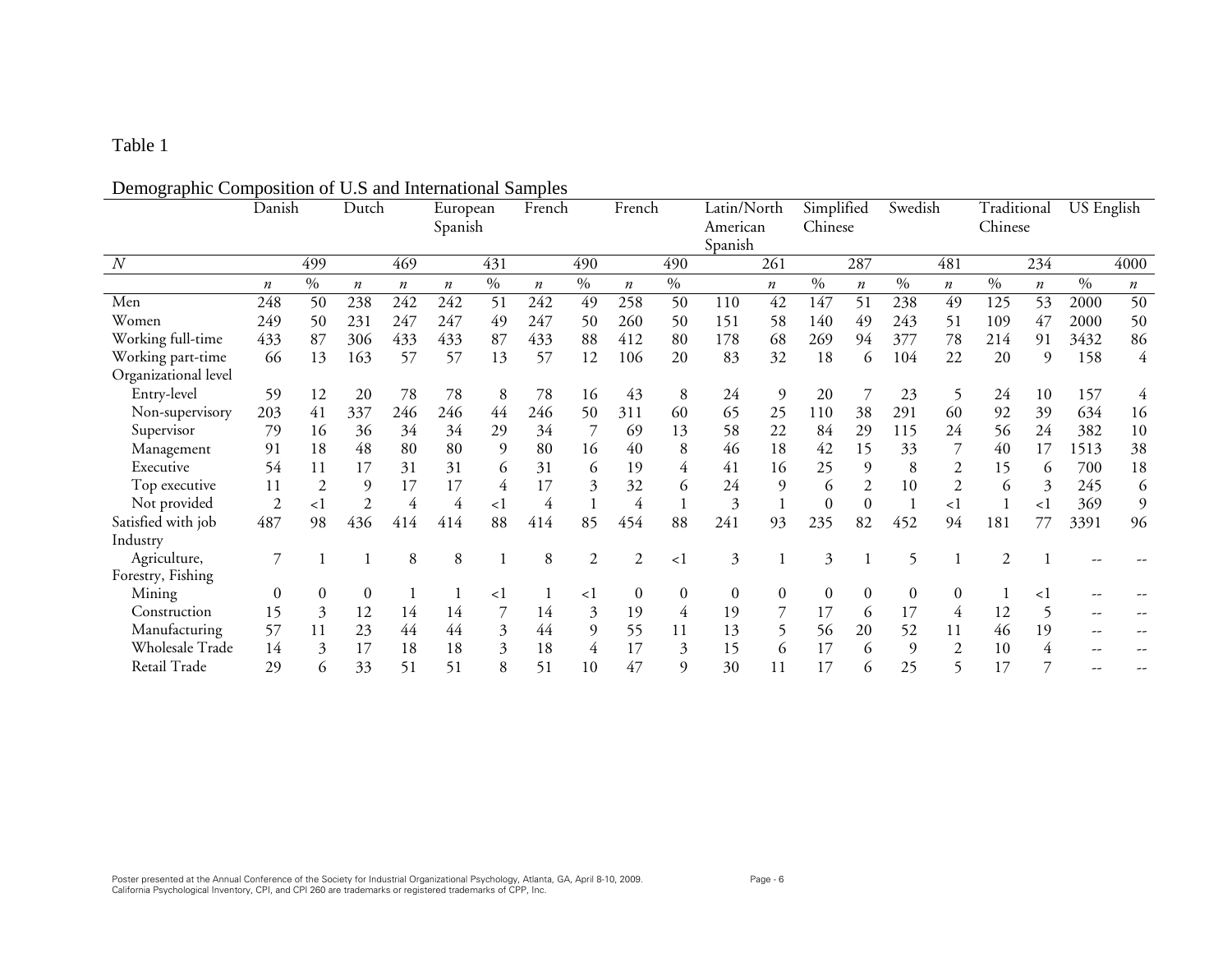## Table 1 (continued)

| Demographic Composition of U.S and International Samples |      |                |      |      |      |      |      |      |          |      |      |                |      |     |      |                |      |     |                          |      |
|----------------------------------------------------------|------|----------------|------|------|------|------|------|------|----------|------|------|----------------|------|-----|------|----------------|------|-----|--------------------------|------|
| Finance,                                                 | 18   | 4              | 21   | 27   | 27   | 4    | 27   | 6    | 32       | 6    | 19   | $\overline{7}$ | 16   | 6   | 14   | $\mathfrak{Z}$ | 17   |     |                          |      |
| Insurance, and                                           |      |                |      |      |      |      |      |      |          |      |      |                |      |     |      |                |      |     |                          |      |
| Real Estate                                              |      |                |      |      |      |      |      |      |          |      |      |                |      |     |      |                |      |     |                          |      |
| Professional,                                            | 28   | 6              | 42   | 34   | 34   | 16   | 34   | 7    | 25       | 5    | 50   | 19             | 28   | 10  | 52   | 11             | 34   | 15  |                          |      |
| Scientific,                                              |      |                |      |      |      |      |      |      |          |      |      |                |      |     |      |                |      |     |                          |      |
| <b>Technical Services</b>                                |      |                |      |      |      |      |      |      |          |      |      |                |      |     |      |                |      |     |                          |      |
| Personal Care                                            | 88   | 18             | 121  | 63   | 63   | 4    | 63   | 13   | 56       | 11   | 5.   | 2              | 6    | 2   | 76   | 16             | 6    | 3   |                          |      |
| and Other Services                                       |      |                |      |      |      |      |      |      |          |      |      |                |      |     |      |                |      |     |                          |      |
| Transportation,                                          | 36   |                | 24   | 21   | 21   | 6    | 21   | 4    | 22       | 4    | 6    | 2              | 22   | 8   | 19   | 4              | 16   |     |                          |      |
| Electric, Gas,                                           |      |                |      |      |      |      |      |      |          |      |      |                |      |     |      |                |      |     |                          |      |
| <b>Sanitary Services</b>                                 |      |                |      |      |      |      |      |      |          |      |      |                |      |     |      |                |      |     |                          |      |
| Information                                              | 34   | $\overline{7}$ | 16   | 9    | 9    | 8    | 9    | 2    | 23       | 4    | 19   | $\overline{7}$ | 22   | 8   | 26   | 5              | 12   | 5   |                          |      |
| Systems and                                              |      |                |      |      |      |      |      |      |          |      |      |                |      |     |      |                |      |     |                          |      |
| Technology                                               |      |                |      |      |      |      |      |      |          |      |      |                |      |     |      |                |      |     |                          |      |
| Information,                                             | 26   | 5.             | 14   | 13   | 13   | 5    | 13   | 3    | 24       | 5    | 16   | 6              | 22   | 8   | 35   | 7              | 23   | 10  |                          |      |
| Media,                                                   |      |                |      |      |      |      |      |      |          |      |      |                |      |     |      |                |      |     |                          |      |
| Communications                                           |      |                |      |      |      |      |      |      |          |      |      |                |      |     |      |                |      |     |                          |      |
| Other                                                    | 146  | 29             | 144  | 186  | 186  | 34   | 186  | 38   | 195      | 38   | 64   | 25             | 59   | 21  | 149  | 31             | 38   | 16  | $\overline{\phantom{m}}$ |      |
|                                                          | М    | SD             | M    | M    | M    | SD   | M    | SD   | M        | SD   | M    | SD             | M    | SD  | М    | SD             | M    | SD  | M                        | SD   |
| Age                                                      | 45.6 | 11.0           | 45.0 | 40.7 | 40.7 | 9.6  | 40.7 | 11.3 | 43.2     | 10.9 | 34.6 | 10.5           | 29.5 | 7.1 | 43.1 | 10.6           | 28.5 | 5.3 | 40.4                     | 12.1 |
| Years working in                                         | 14.7 | 11.7           | 13.0 | 12.8 | 12.8 | 10.4 | 12.8 | 11.0 | .7<br>11 | 11.8 | 8.7  | 7.9            | 6.3  | 6.1 | 12.5 | 10.8           | 5.6  | 4.8 | 12.6                     | 9.0  |
| current occupation                                       |      |                |      |      |      |      |      |      |          |      |      |                |      |     |      |                |      |     |                          |      |

Note. Not all respondents provided answers to all of the demographic items.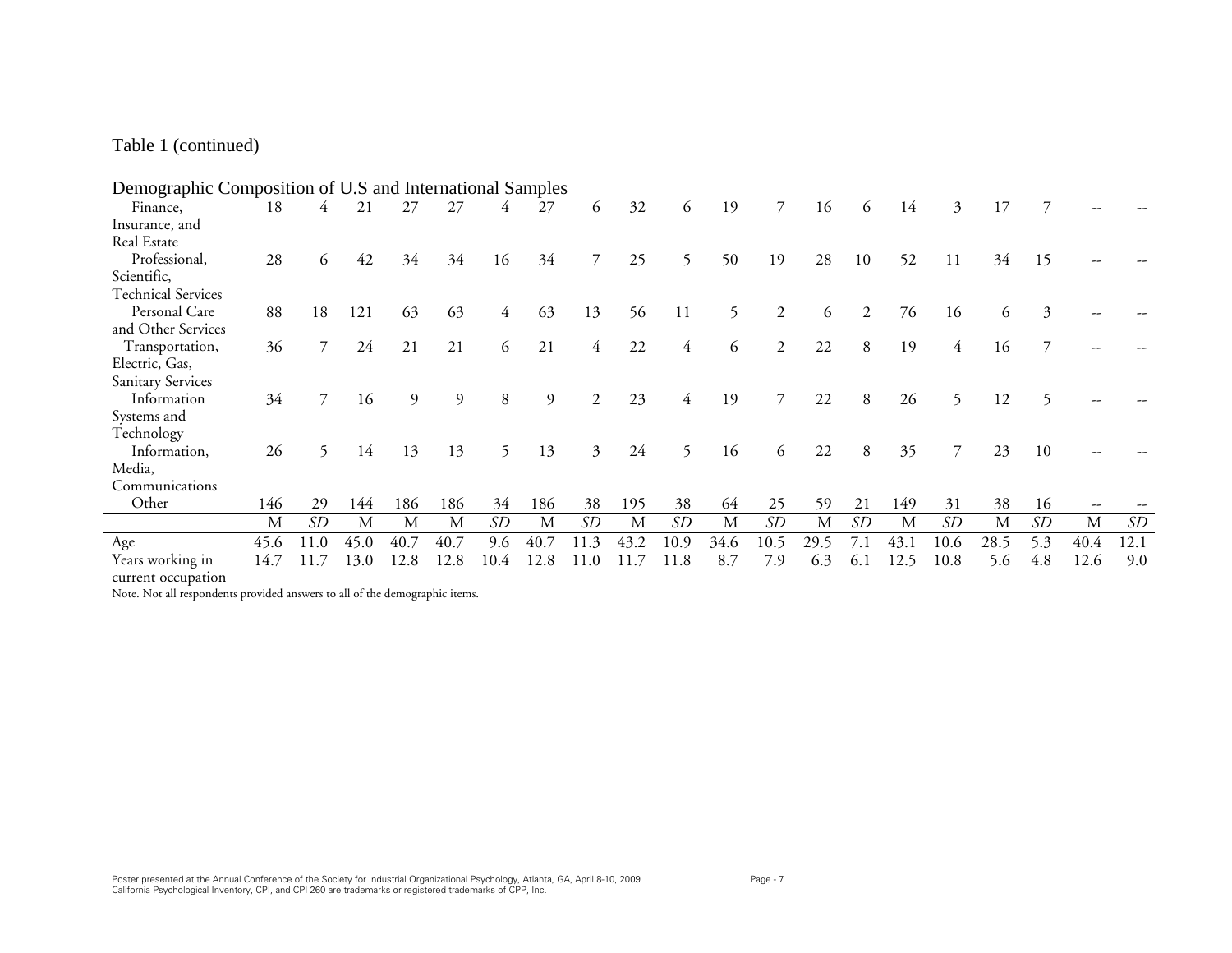## CPI 260® Scale Means for U.S. and International Samples

|                                               | Danish |      | Dutch |           | European<br>Spanish |           | French |      | German |           | American<br>Spanish | Latin/North | Simplified<br>Chinese |      | Swedish  |           | Traditional<br>Chinese |           | $\overline{US}$ English |                                                                                                                                                                                                             |
|-----------------------------------------------|--------|------|-------|-----------|---------------------|-----------|--------|------|--------|-----------|---------------------|-------------|-----------------------|------|----------|-----------|------------------------|-----------|-------------------------|-------------------------------------------------------------------------------------------------------------------------------------------------------------------------------------------------------------|
| <b>CPI</b>                                    |        |      |       |           |                     |           |        |      |        |           |                     |             |                       |      |          |           |                        |           |                         |                                                                                                                                                                                                             |
| 260 <sup>®</sup>                              |        |      |       |           |                     |           |        |      |        |           |                     |             |                       |      |          |           |                        |           |                         |                                                                                                                                                                                                             |
| Scale                                         | М      | SD   | М     | <b>SD</b> | М                   | <b>SD</b> | M      | SD   | М      | <i>SD</i> | М                   | SD          | M                     | SD   | $\it{M}$ | <i>SD</i> | М                      | <i>SD</i> | М                       | SD                                                                                                                                                                                                          |
| Do                                            | 53.3   | 10.3 | 53.9  | 9.6       | 52.2                | 9.9       | 50.7   | 10.0 | 51.9   | 9.9       | 59.2                | 9.1         | 52.0                  | 9.0  | 54.7     | 10.6      | 51.5                   | 8.9       | 61.1                    | 8.1                                                                                                                                                                                                         |
| $\mathsf{C}\mathsf{s}$                        | 50.8   | 9.3  | 47.5  | 9.7       | 50.3                | 9.1       | 46.8   | 9.3  | 45.9   | 8.5       | 56.4                | 8.9         | 49.1                  | 8.1  | 51.5     | 9.6       | 50.0                   | 7.7       | 58.7                    | 8.4                                                                                                                                                                                                         |
| Sy                                            | 51.9   | 9.4  | 50.3  | 9.6       | 50.7                | 10.1      | 48.9   | 9.6  | 49.1   | 9.2       | 56.5                | 8.4         | 50.5                  | 9.3  | 51.4     | 9.6       | 50.0                   | 9.1       | 56.4                    | 8.6                                                                                                                                                                                                         |
| Sp                                            | 49.5   | 10.8 | 49.0  | 9.7       | 48.8                | 9.5       | 46.2   | 10.1 | 46.4   | 9.6       | 53.2                | 8.1         | 48.5                  | 8.8  | 51.7     | 10.3      | 46.4                   | 8.1       | 54.1                    | 9.2                                                                                                                                                                                                         |
| Sa                                            | 52.1   | 10.3 | 50.6  | 9.5       | 50.8                | 9.2       | 47.6   | 9.9  | 49.6   | 10.1      | 57.7                | 8.1         | 50.3                  | 8.9  | 53.0     | 10.8      | 49.5                   | 8.5       | 58.3                    | 8.1                                                                                                                                                                                                         |
| In                                            | 55.5   | 9.9  | 55.4  | 9.5       | 53.3                | 9.5       | 50.3   | 10.3 | 52.8   | 10.2      | 58.8                | 8.1         | 51.4                  | 9.7  | 55.6     | 10.6      | 50.0                   | 8.9       | 60.9                    | 7.4                                                                                                                                                                                                         |
| Em                                            | 56.7   | 8.9  | 54.0  | 9.1       | 55.4                | 9.1       | 53.4   | 9.4  | 51.0   | 9.0       | 58.9                | 8.1         | 53.2                  | 7.6  | 55.0     | 9.1       | 52.9                   | 8.0       | 61.9                    | 8.9                                                                                                                                                                                                         |
| Re                                            | 50.9   | 8.4  | 48.9  | 8.1       | 49.1                | 8.4       | 46.8   | 8.1  | 46.2   | 8.6       | 51.7                | 8.0         | 45.7                  | 7.5  | 48.2     | 8.6       | 44.0                   | 8.2       | 56.0                    | 7.2                                                                                                                                                                                                         |
| So                                            | 49.5   | 8.8  | 49.4  | 8.2       | 49.0                | 9.8       | 47.3   | 9.8  | 45.1   | 9.8       | 50.2                | 9.4         | 44.3                  | 9.7  | 47.6     | 8.9       | 44.2                   | 10.1      | 54.1                    | 7.2                                                                                                                                                                                                         |
| Sc                                            | 55.0   | 9.2  | 57.4  | 8.1       | 51.9                | 8.5       | 55.8   | 9.0  | 55.2   | 9.8       | 50.3                | 9.0         | 47.4                  | 7.9  | 51.2     | 9.4       | 49.8                   | 8.4       | 55.7                    | 8.7                                                                                                                                                                                                         |
| Gi                                            | 55.9   | 8.5  | 56.8  | 8.3       | 53.3                | 9.0       | 53.6   | 8.9  | 54.8   | 9.5       | 53.7                | 9.7         | 51.3                  | 8.1  | 50.6     | 9.0       | 52.7                   | 8.5       | 57.9                    | 8.6                                                                                                                                                                                                         |
| Сm                                            | 47.5   | 9.0  | 46.9  | 8.6       | 44.7                | 12.0      | 41.8   | 10.1 | 47.2   | 10.9      | 45.5                | 10.5        | 37.7                  | 13.2 | 44.6     | 10.2      | 33.4                   | 14.6      | 52.2                    | 8.2                                                                                                                                                                                                         |
| Wb                                            | 49.8   | 10.4 | 50.9  | 10.3      | 44.5                | 10.2      | 43.6   | 10.6 | 46.1   | 11.3      | 49.4                | 10.3        | 40.5                  | 10.2 | 46.4     | 10.9      | 39.2                   | 10.1      | 56.3                    | 7.2                                                                                                                                                                                                         |
| To                                            | 54.5   | 9.0  | 50.7  | 8.8       | 48.5                | 9.3       | 46.9   | 8.2  | 46.4   | 8.1       | 51.0                | 9.0         | 44.2                  | 8.8  | 51.7     | 9.1       | 45.3                   | 8.4       | 60.0                    | 7.2                                                                                                                                                                                                         |
| Ac                                            | 49.2   | 7.8  | 49.5  | 8.0       | 50.5                | 9.0       | 47.8   | 8.3  | 48.2   | 8.9       | 53.7                | 8.5         | 48.2                  | 8.3  | 48.0     | 8.1       | 49.4                   | 9.4       | 57.3                    | 6.9                                                                                                                                                                                                         |
| Ai                                            | 54.3   | 8.1  | 51.9  | 8.3       | 51.0                | 7.8       | 48.7   | 7.6  | 48.7   | 7.4       | 52.0                | 7.3         | 46.9                  | 7.6  | 52.4     | 8.2       | 46.1                   | 6.9       | 61.0                    | 6.8                                                                                                                                                                                                         |
| Cf                                            | 51.2   | 8.7  | 49.3  | 8.8       | 48.0                | 8.5       | 46.7   | 8.9  | 48.3   | 9.1       | 51.5                | 8.2         | 46.9                  | 8.4  | 49.5     | 9.0       | 46.7                   | 8.0       | 57.5                    | 7.2                                                                                                                                                                                                         |
| Is                                            | 53.1   | 8.5  | 50.3  | 7.8       | 49.5                | 9.1       | 47.9   | 8.2  | 50.4   | 8.6       | 51.9                | 8.2         | 48.2                  | 8.3  | 50.0     | 8.5       | 47.9                   | 7.8       | 58.7                    | 7.4                                                                                                                                                                                                         |
| Fx                                            | 50.3   | 9.9  | 50.6  | 9.5       | 45.7                | 9.7       | 48.0   | 9.6  | 45.9   | 8.8       | 43.8                | 8.3         | 41.4                  | 7.6  | 49.6     | 10.6      | 41.8                   | 8.1       | 54.2                    | 10.5                                                                                                                                                                                                        |
| Sn                                            | 45.8   | 7.8  | 47.1  | 8.8       | 47.3                | 7.3       | 45.9   | 8.5  | 46.5   | 8.4       | 44.8                | 7.9         | 48.4                  | 7.5  | 45.0     | 9.0       | 47.0                   | 7.4       | 44.0                    | 8.4                                                                                                                                                                                                         |
| Mp                                            | 57.4   | 9.2  | 54.3  | 8.9       | 51.0                | 8.4       | 50.1   | 8.3  | 49.2   | 8.1       | 54.6                | 8.9         | 48.4                  | 8.1  | 54.6     | 8.5       | 48.8                   | 8.0       | 63.7                    | 7.7                                                                                                                                                                                                         |
| Wo                                            | 51.1   | 9.0  | 50.6  | 9.6       | 46.2                | 10.0      | 44.7   | 9.5  | 46.4   | 9.6       | 48.2                | 9.6         | 42.6                  | 10.0 | 49.0     | 9.3       | 42.7                   | 10.2      | 56.5                    | 6.9                                                                                                                                                                                                         |
| Ct                                            | 51.3   | 10.2 | 49.7  | 10.3      | 49.1                | 9.5       | 48.5   | 10.0 | 48.4   | 9.1       | 53.6                | 8.3         | 44.5                  | 8.5  | 50.5     | 10.4      | 42.6                   | 8.3       | 57.4                    | 9.7                                                                                                                                                                                                         |
| $L_{p}$                                       | 53.1   | 9.9  | 52.3  | 9.3       | 50.9                | 10.3      | 48.8   | 10.1 | 49.8   | 10.2      | 57.4                | 9.5         | 49.2                  | 9.3  | 52.1     | 10.1      | 48.3                   | 9.3       | 61.8                    | 7.5                                                                                                                                                                                                         |
| Ami                                           | 53.6   | 9.5  | 52.2  | 9.7       | 47.4                | 9.5       | 47.6   | 9.5  | 46.4   | 9.7       | 48.5                | 9.5         | 44.7                  | 9.3  | 49.8     | 9.6       | 43.8                   | 9.3       | 56.9                    | 8.2                                                                                                                                                                                                         |
| Leo                                           | 55.0   | 9.3  | 56.5  | 9.0       | 51.8                | 10.0      | 52.1   | 9.5  | 54.9   | 9.9       | 54.3                | 9.2         | 50.6                  | 9.0  | 53.0     | 9.1       | 49.5                   | 9.6       | 59.3                    | 9.6                                                                                                                                                                                                         |
| Traditional Chinese, $N = 4000$ U.S. English. |        |      |       |           |                     |           |        |      |        |           |                     |             |                       |      |          |           |                        |           |                         | Note: $N = 499$ Danish, $N = 469$ Dutch, $N = 431$ European Spanish, $N = 490$ French, $N = 518$ German, $N = 261$ Latin/North American Spanish, $N = 287$ Simplified Chinese, $N = 481$ Swedish, $N = 234$ |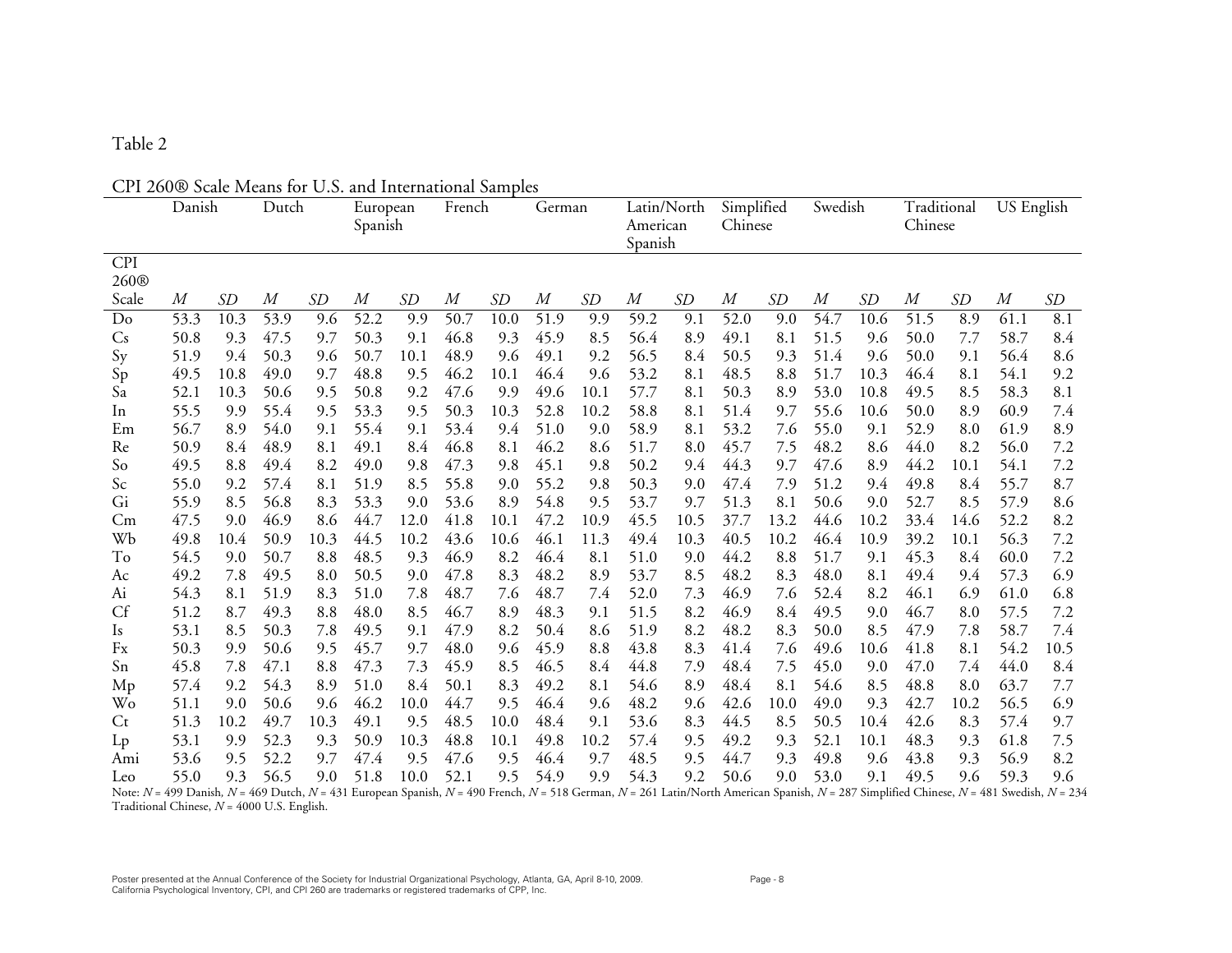|                  |         |         |          |            |         | of Off 2000 Tactored ocales for Old, and international oaim<br>Factor 1 |            |         |             |         |
|------------------|---------|---------|----------|------------|---------|-------------------------------------------------------------------------|------------|---------|-------------|---------|
| <b>CPI</b>       | Danish  | Dutch   | European | French     | German  | Latin/North                                                             | Simplified | Swedish | Traditional | U.S.    |
| 260 <sup>®</sup> |         |         | Spanish  |            |         | American                                                                | Chinese    |         | Chinese     | English |
| Scale            |         |         |          |            |         | Spanish                                                                 |            |         |             |         |
| Do               | 0.89    | 0.93    | 0.93     | 0.93       | 0.92    | 0.91                                                                    | 0.90       | 0.94    | 0.87        | 0.93    |
| $\mathbb{C}^s$   | 0.65    | 0.71    | 0.83     | 0.80       | 0.74    | 0.81                                                                    | 0.83       | 0.78    | 0.82        | 0.80    |
| Sy               | 0.78    | 0.82    | 0.87     | $\rm 0.88$ | 0.85    | 0.84                                                                    | 0.88       | 0.87    | 0.87        | 0.84    |
| Sp               | 0.72    | 0.70    | 0.80     | 0.81       | 0.79    | 0.78                                                                    | $0.80\,$   | 0.79    | 0.80        | 0.79    |
| Sa               | 0.84    | 0.89    | 0.87     | 0.90       | 0.91    | 0.89                                                                    | 0.84       | 0.89    | 0.86        | 0.88    |
| In               | 0.79    | 0.81    | 0.77     | 0.83       | 0.79    | 0.79                                                                    | 0.67       | 0.82    | 0.65        | 0.80    |
| Em               | 0.47    | 0.57    | 0.74     | 0.71       | 0.60    | 0.62                                                                    | 0.73       | 0.64    | 0.74        | 0.63    |
| Re               | 0.12    | 0.16    | 0.26     | 0.09       | 0.17    | 0.29                                                                    | 0.14       | 0.40    | 0.30        | 0.23    |
| So               | 0.13    | 0.04    | 0.19     | 0.17       | 0.07    | 0.31                                                                    | 0.25       | 0.18    | 0.26        | 0.11    |
| Sc               | $-0.39$ | $-0.25$ | $-0.16$  | $-0.32$    | $-0.33$ | $-0.21$                                                                 | $-0.33$    | $-0.41$ | $-0.24$     | $-0.39$ |
| Gi               | $-0.02$ | 0.01    | 0.13     | $-0.05$    | $-0.07$ | 0.00                                                                    | 0.05       | $-0.17$ | 0.07        | $-0.12$ |
| Cm               | 0.17    | 0.03    | 0.09     | 0.12       | 0.31    | 0.32                                                                    | 0.10       | 0.32    | 0.30        | 0.06    |
| Wb               | 0.50    | 0.48    | 0.43     | 0.44       | 0.47    | 0.47                                                                    | 0.38       | 0.45    | 0.35        | 0.43    |
| To               | 0.24    | 0.19    | 0.27     | 0.21       | 0.10    | 0.28                                                                    | 0.21       | 0.20    | 0.13        | 0.21    |
| Ac               | 0.20    | 0.30    | 0.40     | 0.34       | 0.34    | 0.49                                                                    | 0.28       | 0.53    | 0.40        | 0.33    |
| Ai               | 0.26    | 0.26    | 0.52     | 0.44       | 0.31    | 0.48                                                                    | 0.44       | 0.45    | 0.40        | 0.36    |
| Cf               | 0.49    | 0.57    | 0.65     | 0.65       | 0.60    | 0.61                                                                    | 0.52       | 0.69    | 0.58        | 0.61    |
| Is               | 0.34    | 0.32    | 0.46     | 0.43       | 0.42    | 0.46                                                                    | 0.40       | 0.41    | 0.28        | 0.37    |
| Fx               | $-0.05$ | 0.08    | 0.12     | 0.08       | $-0.10$ | 0.02                                                                    | 0.03       | 0.01    | $-0.03$     | 0.12    |
| Sn               | $-0.77$ | $-0.74$ | $-0.43$  | $-0.68$    | $-0.73$ | $-0.30$                                                                 | $-0.50$    | $-0.38$ | $-0.33$     | $-0.52$ |
| Mp               | 0.52    | 0.53    | 0.65     | 0.64       | 0.54    | 0.57                                                                    | 0.58       | 0.58    | 0.50        | 0.54    |
| Wo               | 0.31    | 0.28    | 0.34     | 0.29       | 0.37    | 0.30                                                                    | 0.24       | 0.30    | 0.22        | 0.18    |
| Ct               | 0.38    | 0.52    | 0.59     | 0.59       | 0.49    | 0.57                                                                    | 0.46       | 0.51    | 0.48        | 0.53    |
| $L_{p}$          | 0.82    | 0.86    | 0.82     | 0.85       | 0.85    | 0.79                                                                    | 0.78       | 0.88    | 0.81        | 0.85    |
| Ami              | 0.09    | 0.11    | 0.14     | 0.08       | 0.00    | 0.11                                                                    | 0.13       | $-0.04$ | 0.09        | 0.01    |
| Leo              | 0.52    | 0.50    | 0.37     | 0.34       | 0.41    | 0.36                                                                    | 0.27       | 0.35    | 0.38        | 0.15    |

Loadings of CPI 260® Factored Scales for U.S. and International Samples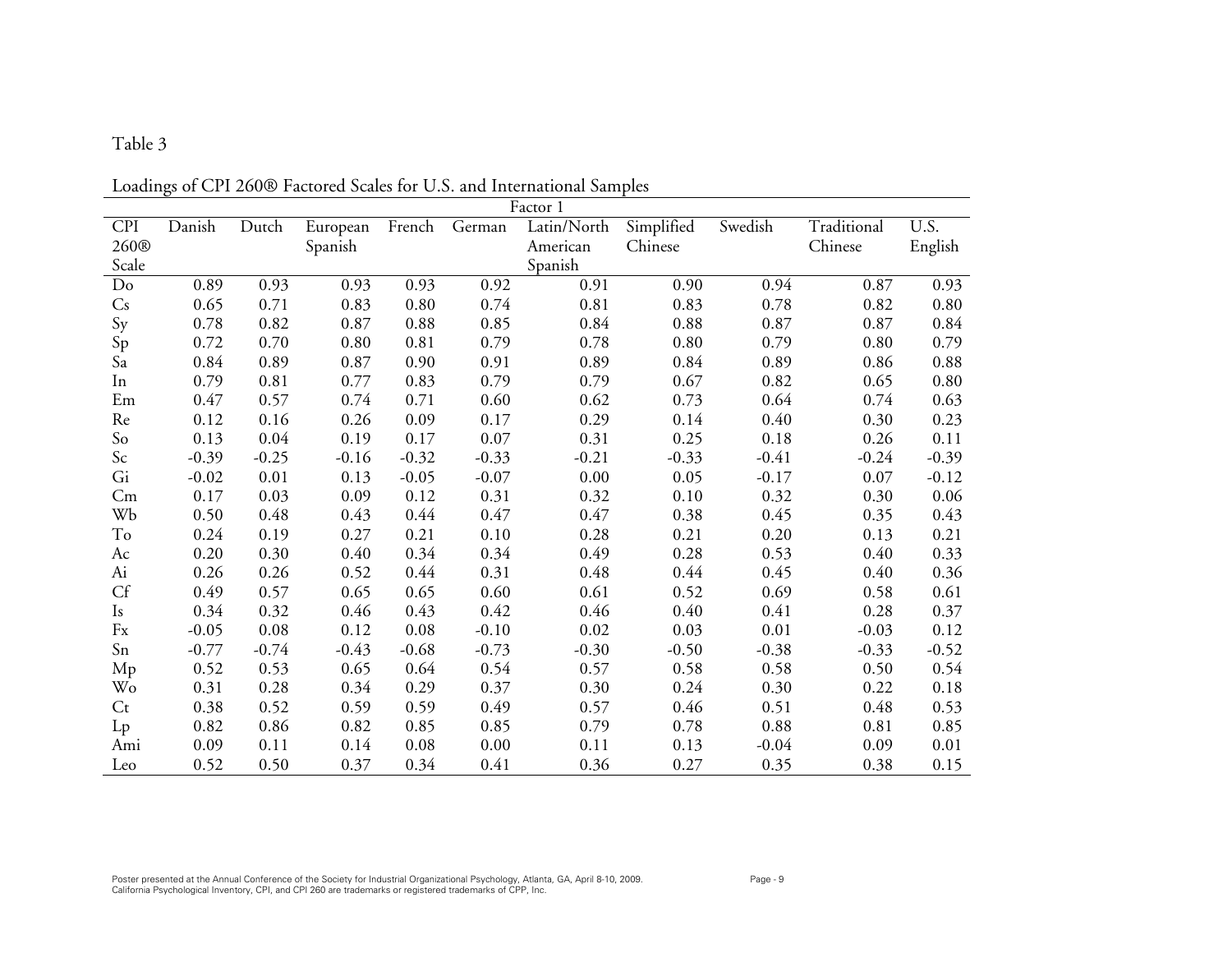## Table 3 (continued)

Loadings of CPI 260® Factored Scales for U.S. and International Samples

| Factor 2               |         |         |          |         |         |             |            |         |             |         |
|------------------------|---------|---------|----------|---------|---------|-------------|------------|---------|-------------|---------|
| Scale                  | Danish  | Dutch   | European | French  | German  | Latin/North | Simplified | Swedish | Traditional | U.S.    |
|                        |         |         | Spanish  |         |         | American    | Chinese    |         | Chinese     | English |
|                        |         |         |          |         |         | Spanish     |            |         |             |         |
| Do                     | 0.04    | 0.08    | 0.12     | 0.07    | 0.10    | 0.23        | 0.16       | 0.06    | 0.25        | 0.12    |
| $\mathsf{C}\mathsf{s}$ | 0.03    | 0.06    | 0.24     | 0.12    | 0.01    | 0.34        | 0.15       | 0.07    | 0.22        | 0.06    |
| Sy                     | $-0.04$ | 0.07    | 0.15     | 0.10    | 0.03    | 0.15        | 0.12       | 0.08    | 0.24        | 0.03    |
| Sp                     | $-0.07$ | 0.02    | 0.00     | 0.05    | 0.09    | 0.02        | $-0.08$    | $-0.03$ | 0.05        | $-0.08$ |
| Sa                     | $-0.19$ | $-0.14$ | $-0.05$  | $-0.03$ | $-0.06$ | $-0.05$     | 0.01       | $-0.09$ | 0.11        | $-0.06$ |
| In                     | 0.21    | 0.23    | 0.33     | 0.30    | 0.40    | 0.35        | 0.43       | 0.23    | 0.52        | 0.24    |
| Em                     | 0.03    | 0.13    | 0.25     | 0.12    | 0.05    | 0.36        | 0.09       | 0.09    | 0.04        | 0.18    |
| Re                     | 0.38    | 0.47    | 0.51     | 0.40    | 0.53    | 0.68        | 0.45       | 0.56    | 0.65        | 0.54    |
| So                     | 0.62    | 0.75    | 0.62     | 0.74    | 0.79    | 0.75        | 0.64       | 0.76    | 0.75        | 0.60    |
| Sc                     | 0.80    | 0.81    | 0.89     | 0.76    | 0.79    | 0.89        | 0.83       | 0.80    | 0.86        | 0.77    |
| Gi                     | 0.83    | 0.80    | 0.87     | 0.75    | 0.74    | 0.86        | 0.85       | 0.78    | 0.79        | 0.78    |
| Cm                     | 0.21    | 0.49    | 0.12     | 0.37    | 0.52    | 0.27        | 0.29       | 0.44    | 0.53        | 0.25    |
| Wb                     | 0.68    | 0.71    | 0.65     | 0.78    | 0.79    | 0.73        | 0.67       | 0.70    | 0.79        | 0.72    |
| To                     | 0.60    | 0.62    | 0.75     | 0.73    | 0.67    | 0.76        | 0.74       | 0.65    | 0.76        | 0.72    |
| Ac                     | 0.34    | 0.54    | 0.49     | 0.43    | 0.53    | 0.69        | 0.50       | 0.57    | 0.68        | 0.50    |
| Ai                     | 0.31    | 0.40    | 0.51     | 0.48    | 0.45    | 0.60        | 0.53       | 0.38    | 0.65        | 0.49    |
| Cf                     | 0.34    | 0.36    | 0.44     | 0.45    | 0.46    | 0.59        | 0.45       | 0.42    | 0.59        | 0.47    |
| Is                     | 0.40    | 0.35    | 0.48     | 0.58    | 0.47    | 0.60        | 0.50       | 0.43    | 0.64        | 0.51    |
| Fx                     | 0.06    | 0.00    | 0.09     | 0.12    | $-0.10$ | $-0.08$     | 0.10       | 0.05    | 0.04        | 0.07    |
| Sn                     | $-0.24$ | $-0.01$ | 0.04     | $-0.20$ | $-0.15$ | $-0.01$     | $-0.20$    | $-0.03$ | $-0.02$     | $-0.19$ |
| Mp                     | 0.52    | 0.57    | 0.60     | 0.52    | 0.56    | 0.67        | 0.64       | 0.56    | 0.64        | 0.66    |
| Wo                     | 0.66    | 0.74    | 0.72     | 0.83    | 0.81    | 0.82        | 0.71       | 0.78    | 0.85        | 0.79    |
| $C_{t}$                | 0.04    | 0.01    | 0.19     | 0.18    | 0.05    | 0.14        | 0.24       | 0.09    | 0.21        | 0.11    |
| $L_{p}$                | 0.25    | 0.29    | 0.38     | 0.33    | 0.36    | 0.51        | 0.39       | 0.34    | 0.46        | 0.37    |
| Ami                    | 0.83    | 0.86    | 0.86     | 0.90    | 0.88    | 0.89        | 0.83       | 0.86    | 0.87        | 0.88    |
| Leo                    | 0.41    | 0.46    | 0.44     | 0.49    | 0.50    | 0.48        | 0.49       | 0.39    | 0.64        | 0.44    |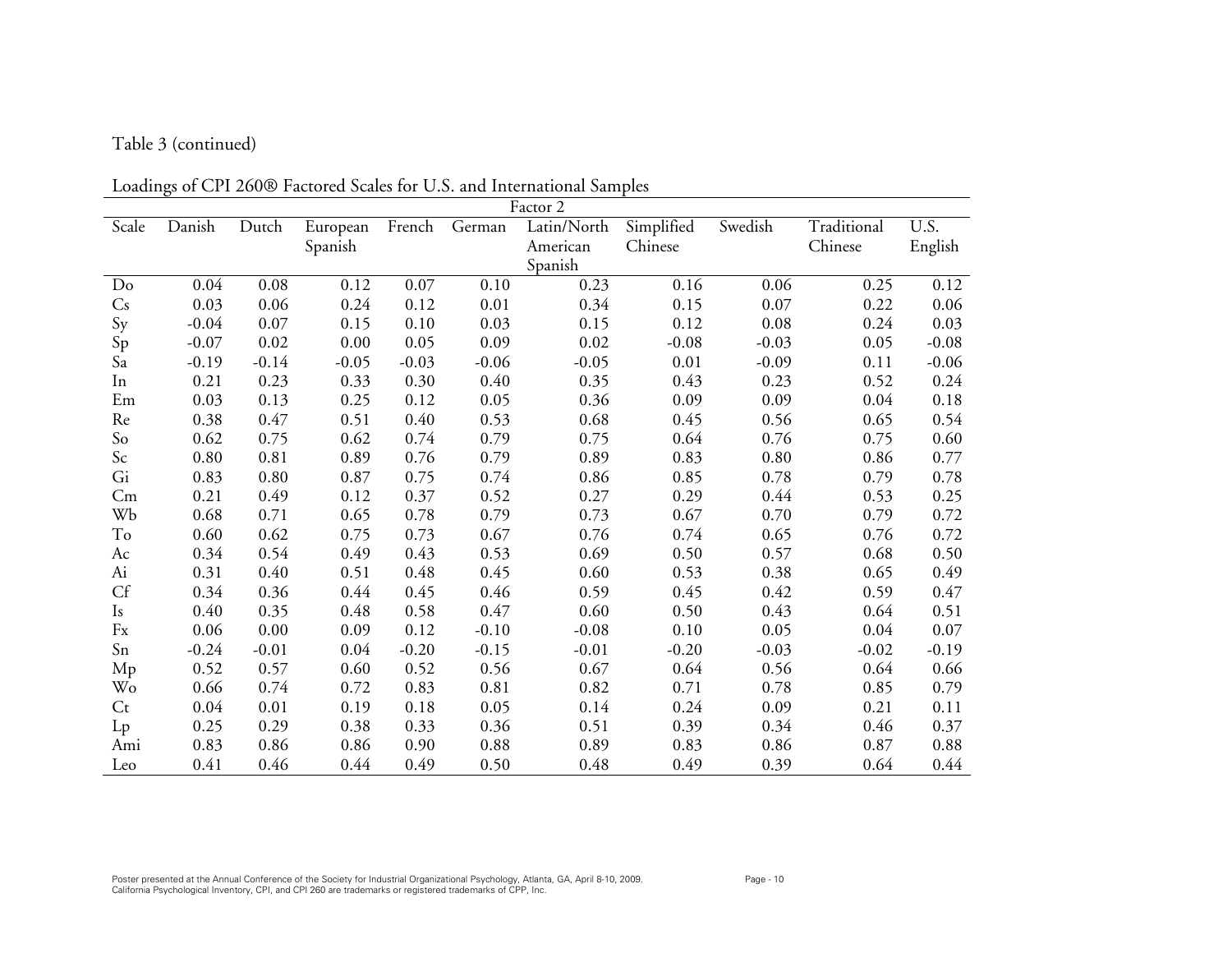# Table 3 (continued)

Loadings of CPI 260® Factored Scales for U.S. and International Samples

|         |         |         |          |         |         | boutings of GTT 2000 Tuetored beares for GTGT and international bampies<br>Factor 3 |            |         |             |         |
|---------|---------|---------|----------|---------|---------|-------------------------------------------------------------------------------------|------------|---------|-------------|---------|
| Scale   | Danish  | Dutch   | European | French  | German  | Latin/North                                                                         | Simplified | Swedish | Traditional | U.S.    |
|         |         |         | Spanish  |         |         | American                                                                            | Chinese    |         | Chinese     | English |
|         |         |         |          |         |         | Spanish                                                                             |            |         |             |         |
| Do      | 0.21    | 0.12    | 0.10     | $-0.07$ | 0.00    | $-0.08$                                                                             | 0.17       | 0.04    | $-0.01$     | $-0.10$ |
| Cs      | 0.57    | 0.48    | 0.03     | 0.32    | 0.34    | 0.14                                                                                | 0.06       | 0.41    | 0.11        | 0.37    |
| Sy      | 0.33    | 0.23    | 0.15     | 0.04    | 0.06    | $-0.07$                                                                             | 0.19       | 0.12    | $-0.08$     | 0.07    |
| Sp      | 0.52    | 0.48    | 0.24     | 0.31    | 0.32    | 0.21                                                                                | 0.27       | 0.30    | 0.02        | 0.34    |
| Sa      | 0.23    | 0.15    | 0.20     | $-0.01$ | 0.03    | $-0.10$                                                                             | 0.22       | 0.07    | 0.02        | $-0.01$ |
| In      | 0.30    | 0.28    | 0.25     | 0.08    | 0.11    | 0.01                                                                                | 0.32       | 0.14    | 0.08        | 0.06    |
| Em      | 0.65    | 0.58    | $-0.02$  | 0.38    | 0.41    | 0.19                                                                                | $-0.12$    | 0.44    | 0.24        | 0.45    |
| Re      | 0.36    | 0.19    | 0.61     | 0.04    | $-0.01$ | $-0.10$                                                                             | 0.67       | 0.20    | $-0.23$     | 0.07    |
| So      | 0.03    | 0.10    | 0.52     | $-0.01$ | $-0.02$ | $-0.23$                                                                             | 0.51       | 0.01    | $-0.16$     | $-0.25$ |
| Sc      | $-0.08$ | $-0.05$ | 0.12     | $-0.09$ | $-0.08$ | $-0.10$                                                                             | 0.13       | 0.05    | 0.14        | $-0.13$ |
| Gi      | $-0.04$ | $-0.05$ | $-0.06$  | $-0.09$ | $-0.06$ | $-0.10$                                                                             | 0.03       | 0.10    | 0.13        | $-0.18$ |
| Cm      | 0.01    | 0.04    | 0.87     | $-0.06$ | $-0.17$ | $-0.37$                                                                             | 0.81       | $-0.11$ | $-0.35$     | $-0.21$ |
| Wb      | 0.26    | 0.24    | 0.37     | 0.02    | 0.09    | $-0.03$                                                                             | 0.40       | 0.10    | $-0.02$     | $-0.01$ |
| To      | 0.58    | 0.58    | 0.19     | 0.36    | 0.50    | 0.34                                                                                | 0.23       | 0.60    | 0.40        | 0.41    |
| Ac      | 0.09    | $-0.02$ | 0.56     | $-0.14$ | $-0.14$ | $-0.23$                                                                             | 0.64       | $-0.16$ | $-0.27$     | $-0.18$ |
| Ai      | 0.72    | 0.70    | 0.31     | 0.43    | 0.56    | 0.38                                                                                | 0.33       | 0.68    | 0.31        | 0.61    |
| Cf      | 0.50    | 0.44    | 0.36     | 0.19    | 0.27    | 0.12                                                                                | 0.50       | 0.37    | 0.01        | 0.30    |
| Is      | 0.52    | 0.59    | 0.34     | 0.27    | 0.39    | 0.24                                                                                | 0.38       | 0.48    | 0.04        | 0.31    |
| Fx      | 0.87    | 0.86    | $-0.14$  | 0.86    | 0.87    | 0.84                                                                                | $-0.15$    | 0.89    | 0.89        | 0.82    |
| Sn      | 0.09    | $-0.05$ | 0.12     | 0.30    | 0.10    | 0.14                                                                                | 0.36       | 0.07    | 0.07        | 0.41    |
| Mp      | 0.41    | 0.33    | 0.06     | 0.12    | 0.20    | 0.13                                                                                | 0.06       | 0.35    | 0.23        | 0.14    |
| Wo      | 0.39    | 0.39    | 0.36     | 0.17    | 0.17    | $-0.05$                                                                             | 0.45       | 0.30    | 0.00        | 0.12    |
| $C_{t}$ | 0.82    | 0.74    | 0.13     | 0.64    | 0.72    | 0.62                                                                                | 0.17       | 0.73    | 0.73        | 0.70    |
| $L_{p}$ | 0.26    | 0.19    | 0.28     | $-0.07$ | 0.03    | $-0.11$                                                                             | 0.36       | 0.08    | $-0.09$     | $-0.07$ |
| Ami     | 0.31    | 0.30    | 0.20     | 0.17    | 0.21    | 0.08                                                                                | 0.27       | 0.31    | 0.12        | 0.09    |
| Leo     | $-0.29$ | $-0.26$ | 0.25     | $-0.46$ | $-0.29$ | $-0.40$                                                                             | 0.36       | $-0.27$ | $-0.11$     | $-0.67$ |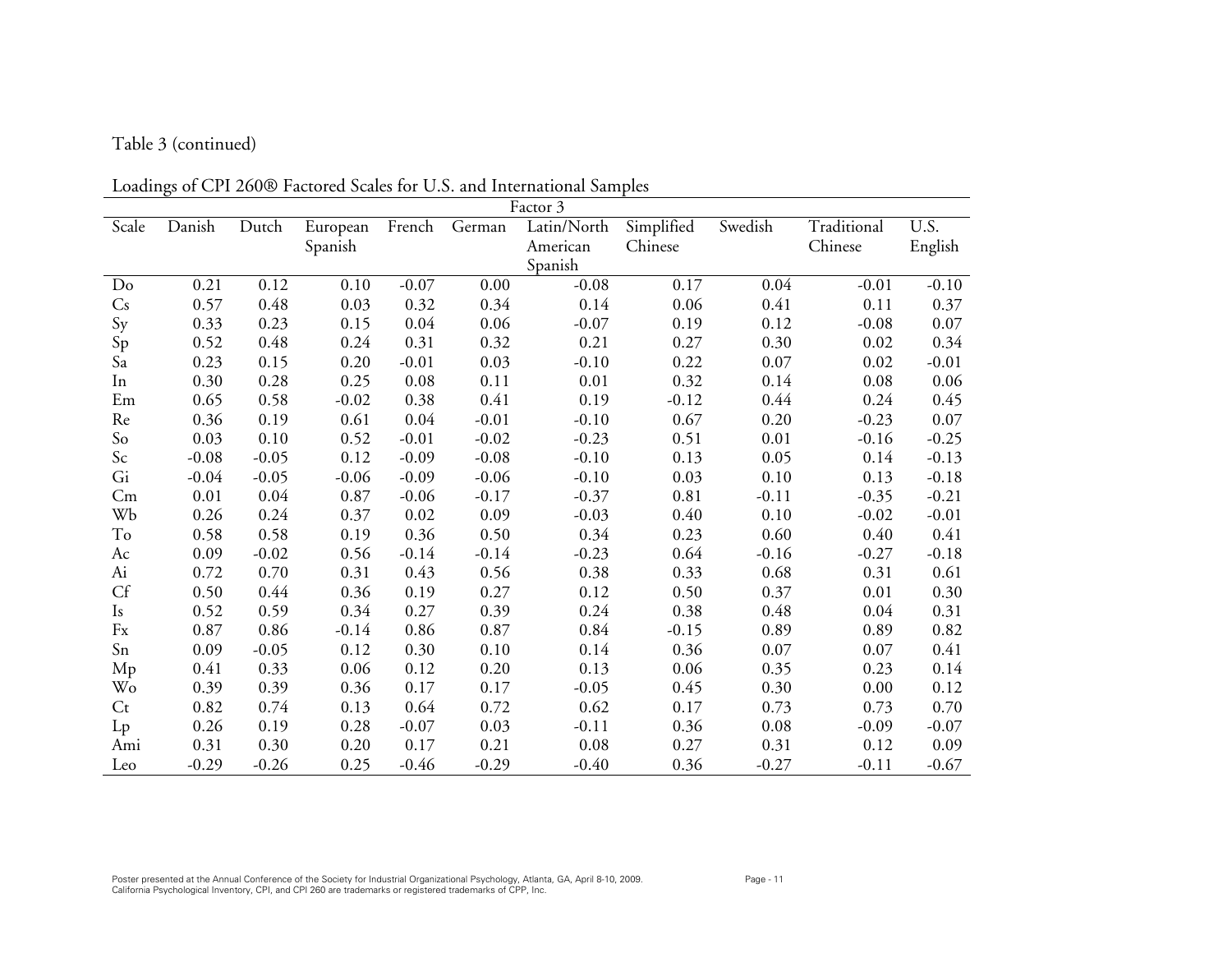# Table 3 (continued)

Loadings of CPI 260® Factored Scales for U.S. and International Samples

|         | of Crit 2000 Tuelored ocures for Cio, and international outliples<br>Factor 4 |         |          |         |         |             |            |         |             |          |  |  |
|---------|-------------------------------------------------------------------------------|---------|----------|---------|---------|-------------|------------|---------|-------------|----------|--|--|
| Scale   | Danish                                                                        | Dutch   | European | French  | German  | Latin/North | Simplified | Swedish | Traditional | U.S.     |  |  |
|         |                                                                               |         | Spanish  |         |         | American    | Chinese    |         | Chinese     | English  |  |  |
|         |                                                                               |         |          |         |         | Spanish     |            |         |             |          |  |  |
| Do      | 0.22                                                                          | 0.18    | $-0.10$  | 0.15    | 0.19    | $-0.10$     | 0.00       | $-0.08$ | $-0.01$     | 0.06     |  |  |
| Cs      | 0.23                                                                          | 0.27    | 0.18     | 0.25    | 0.40    | $-0.05$     | 0.16       | 0.08    | 0.11        | 0.11     |  |  |
| Sy      | 0.27                                                                          | 0.18    | $-0.07$  | 0.13    | 0.16    | $-0.14$     | 0.04       | $-0.01$ | $-0.08$     | 0.15     |  |  |
| Sp      | 0.07                                                                          | $-0.04$ | 0.23     | $-0.15$ | $-0.15$ | 0.11        | 0.17       | $-0.19$ | 0.02        | $-0.07$  |  |  |
| Sa      | 0.24                                                                          | 0.12    | $-0.11$  | 0.05    | 0.13    | 0.06        | 0.02       | $-0.12$ | 0.02        | 0.03     |  |  |
| In      | 0.17                                                                          | 0.00    | 0.05     | 0.01    | 0.00    | $-0.08$     | 0.15       | $-0.18$ | 0.08        | $-0.11$  |  |  |
| Em      | 0.23                                                                          | 0.18    | 0.21     | 0.20    | 0.29    | 0.01        | 0.15       | 0.04    | 0.24        | 0.10     |  |  |
| Re      | 0.66                                                                          | 0.68    | $-0.03$  | 0.77    | 0.64    | 0.32        | 0.06       | 0.46    | $-0.23$     | 0.50     |  |  |
| So      | 0.44                                                                          | 0.05    | $-0.09$  | 0.13    | 0.13    | 0.10        | 0.00       | 0.03    | $-0.16$     | 0.23     |  |  |
| Sc      | 0.16                                                                          | 0.14    | $-0.03$  | 0.32    | 0.25    | 0.02        | 0.12       | 0.11    | 0.14        | 0.17     |  |  |
| Gi      | 0.15                                                                          | 0.19    | $-0.04$  | 0.33    | 0.33    | $-0.18$     | $-0.06$    | 0.04    | 0.13        | 0.13     |  |  |
| Cm      | 0.62                                                                          | 0.14    | 0.01     | 0.28    | $-0.15$ | 0.59        | $-0.05$    | 0.13    | $-0.35$     | 0.57     |  |  |
| Wb      | 0.15                                                                          | $-0.16$ | 0.07     | $-0.09$ | $-0.08$ | 0.02        | 0.06       | $-0.29$ | $-0.02$     | $-0.04$  |  |  |
| To      | 0.24                                                                          | 0.11    | 0.35     | 0.20    | 0.21    | 0.11        | 0.33       | $-0.01$ | 0.40        | $-0.03$  |  |  |
| Ac      | 0.75                                                                          | 0.61    | $-0.15$  | 0.68    | 0.61    | 0.07        | $-0.11$    | 0.35    | $-0.27$     | 0.57     |  |  |
| Ai      | 0.31                                                                          | 0.30    | 0.40     | 0.28    | 0.36    | 0.01        | 0.44       | 0.05    | 0.31        | 0.10     |  |  |
| Cf      | 0.44                                                                          | 0.39    | 0.11     | 0.35    | 0.37    | 0.07        | 0.23       | 0.05    | 0.01        | 0.17     |  |  |
| Is      | 0.25                                                                          | 0.25    | 0.32     | 0.17    | 0.14    | 0.02        | 0.25       | $-0.04$ | 0.04        | $0.07\,$ |  |  |
| Fx      | $-0.09$                                                                       | $-0.16$ | 0.85     | $-0.11$ | $-0.15$ | $-0.07$     | 0.90       | 0.04    | 0.89        | $-0.23$  |  |  |
| Sn      | 0.21                                                                          | 0.40    | 0.43     | 0.32    | 0.18    | 0.78        | 0.30       | 0.77    | 0.07        | 0.51     |  |  |
| Mp      | 0.30                                                                          | 0.19    | 0.07     | 0.23    | 0.35    | $-0.12$     | 0.13       | $-0.05$ | 0.23        | 0.06     |  |  |
| Wo      | 0.34                                                                          | 0.15    | 0.12     | 0.10    | 0.06    | 0.09        | 0.12       | $-0.05$ | 0.00        | 0.14     |  |  |
| $C_{t}$ | 0.04                                                                          | 0.04    | 0.62     | 0.04    | 0.02    | 0.15        | 0.73       | 0.05    | 0.73        | $-0.17$  |  |  |
| $L_{p}$ | 0.31                                                                          | 0.21    | $-0.08$  | 0.23    | 0.23    | $-0.05$     | 0.04       | $-0.09$ | $-0.09$     | 0.15     |  |  |
| Ami     | 0.18                                                                          | 0.05    | 0.14     | 0.07    | 0.11    | 0.03        | 0.12       | $-0.10$ | 0.12        | 0.06     |  |  |
| Leo     | 0.15                                                                          | $-0.04$ | $-0.45$  | 0.05    | 0.03    | $-0.28$     | 0.00       | $-0.22$ | $-0.11$     | $-0.03$  |  |  |